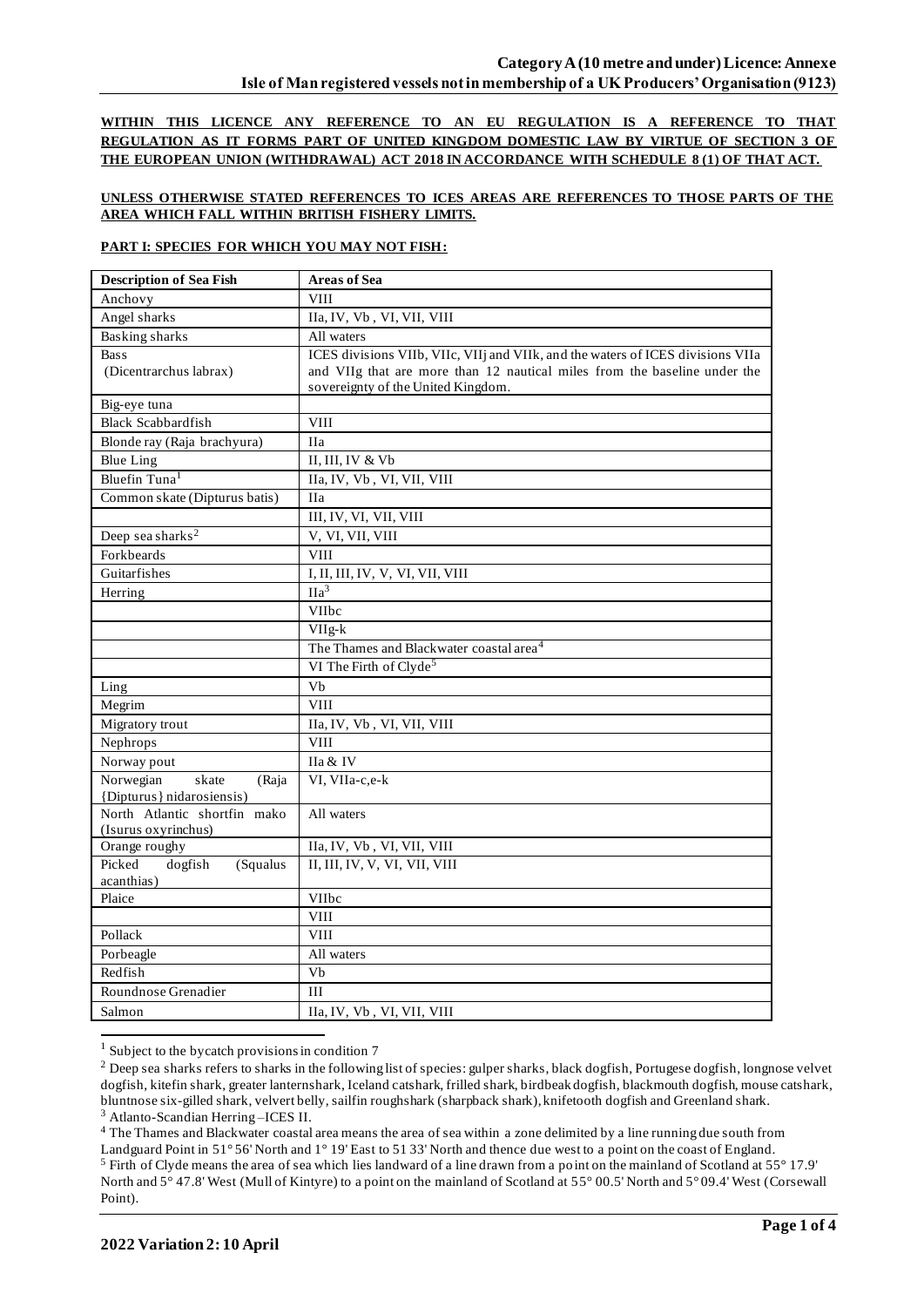## **Category A (10 metre and under)Licence: Annexe Isle of Man registered vessels not in membership of a UK Producers' Organisation (9123)**

| Sandeels                                        | Scottish Inshore Waters <sup>6</sup>         |  |  |
|-------------------------------------------------|----------------------------------------------|--|--|
| Skates and Rays                                 | <b>VIII</b>                                  |  |  |
| Small-eyed<br>(Raja<br>ray<br>microocellata)    | IIa, IV, VIa, VIb, VIIa-c, VIIe and VIIh-k   |  |  |
| Smooth<br>lanternshark<br>(Etmopterus pusillus) | IIa, IV                                      |  |  |
|                                                 | I, V, VI, VII, VIII                          |  |  |
| Sole                                            | <b>VIIbc</b>                                 |  |  |
|                                                 | <b>VIII</b>                                  |  |  |
| Starry Ray (Amblyraja radiata)                  | IIa, IIIa, IV, VIId                          |  |  |
| Thornback ray (Raja clavata)                    | <b>IIIa</b>                                  |  |  |
| Tope shark (Galeorhinus galeus)                 | When taken with longlines in IIa, IV; and in |  |  |
|                                                 | I, V, VI, VII, VIII                          |  |  |
| Undulate Ray (Raja undulata)                    | VI                                           |  |  |
| White sharks                                    | IIa, IV, Vb, VI, VII, VIII                   |  |  |
| White Skate (Rostroraja alba)                   | VI, VII, VIII                                |  |  |
| Whiting                                         | <b>VIII</b>                                  |  |  |

# **SPECIES FOR WHICH YOU MAY NOT FISH CONTINUED**

| <b>SPECIES</b>            | <b>SEA AREAS</b>                           |  |  |
|---------------------------|--------------------------------------------|--|--|
|                           |                                            |  |  |
| <b>Blue Whiting</b>       | IIa, IV, Vb, VI, VII, VIIIabde             |  |  |
| Boarfish (Capros aper)    | VI, VII, VIII                              |  |  |
| $\overline{\text{Cod}}$   | VI, Vb                                     |  |  |
| Haddock                   | IV; IIa                                    |  |  |
|                           | VIb                                        |  |  |
| Horse Mackerel            | IVb, IVc and VIId                          |  |  |
|                           | IIa, IVa, VI, VIIa-c, VIIe-k, VIIIabde, Vb |  |  |
| Mackerel                  | IIIa & IV: IIa, IIIbcd                     |  |  |
|                           | VI, VII, VIIIabde, Vb                      |  |  |
| Plaice                    | IV, IIa                                    |  |  |
| Saithe                    | IIIa & IV, IIa, IIIbc                      |  |  |
|                           | VI, Vb                                     |  |  |
| Sandeels                  | IIa & IV (including all management areas)  |  |  |
| Skates and Rays           | IIa and IV                                 |  |  |
|                           | VIa-b & VIIa-c, e-k                        |  |  |
|                           | VIId                                       |  |  |
| Sole                      | II & IV                                    |  |  |
|                           | VIIfg                                      |  |  |
|                           | VIIh, j, k                                 |  |  |
| Tusk                      | IV                                         |  |  |
|                           | Vb, VI, VII                                |  |  |
| Whiting                   | VI, Vb                                     |  |  |
| <b>Black Scabbardfish</b> | Vb, VI, VII                                |  |  |
| <b>Blue Ling</b>          | Vb, VI, VII                                |  |  |

## **Part II: QUOTA LIMITATIONS OF TAC STOCKS**

#### **LICENCE HOLDERS ARE REMINDED THAT QUOTA LIMITS ARE IN LIVE WEIGHT.**

<sup>&</sup>lt;sup>6</sup> "Scottish inshore waters" means the sea adjacent to the coast of Scotland and to the landward of a limit of 6 nautical miles from the baseline from which the territorial sea is measured, up to the mean high water mark of ordinary spring tides.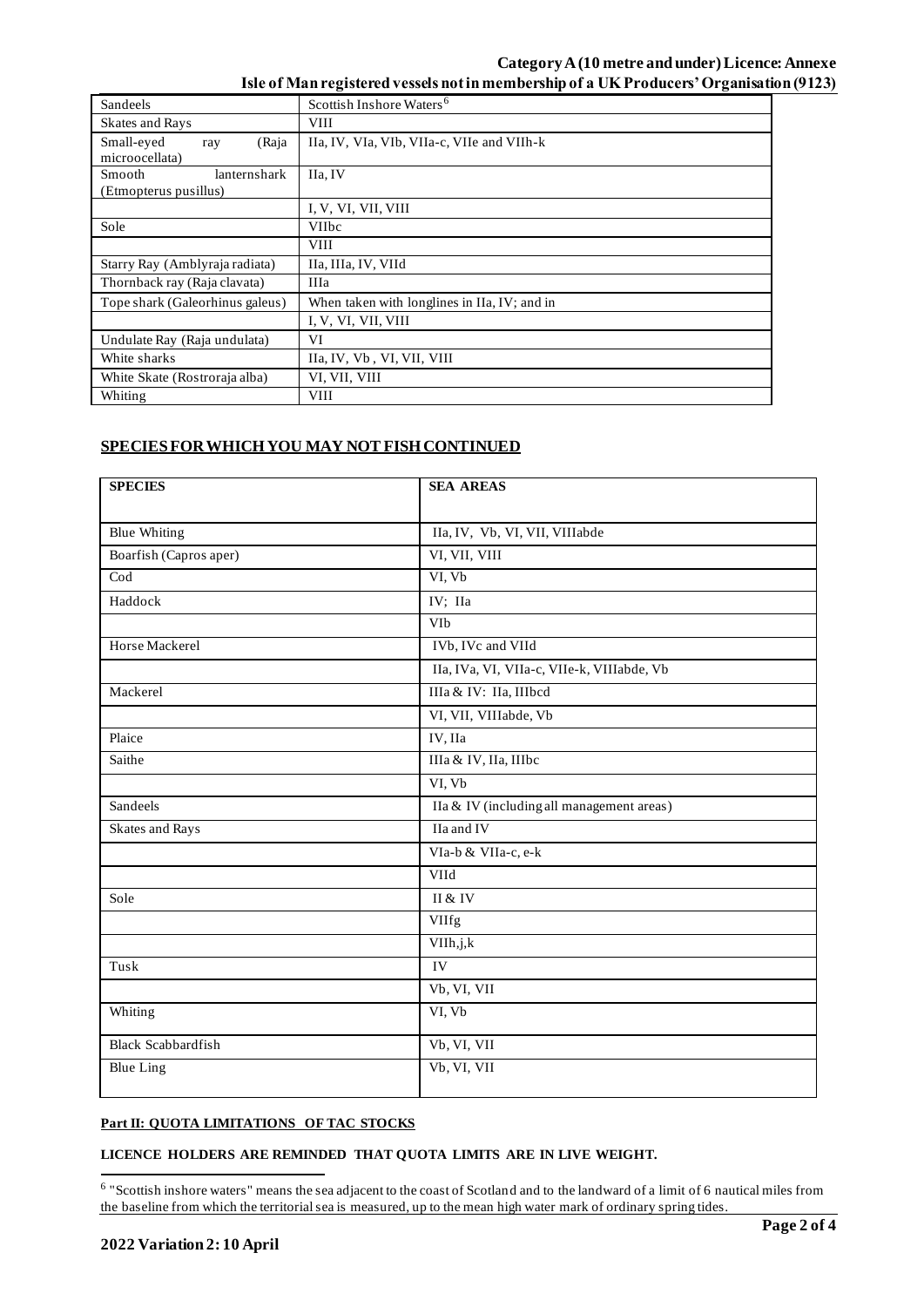For the conversion factors that apply see the bottom of this Annexe.

| <b>TAC SPECIES</b>                                                                                                                                                                                                                                           | <b>SEA AREA</b>       | <b>QUOTA LIMIT</b>  |  |  |
|--------------------------------------------------------------------------------------------------------------------------------------------------------------------------------------------------------------------------------------------------------------|-----------------------|---------------------|--|--|
| Anglerfish                                                                                                                                                                                                                                                   | VII<br>1 tonne        |                     |  |  |
| <b>Blue Ling</b>                                                                                                                                                                                                                                             | IIa & IV              | 0.1 tonnes per trip |  |  |
| $\operatorname{Cod}$                                                                                                                                                                                                                                         | VIIa                  | 1 tonne             |  |  |
| Greater Silver Smelt                                                                                                                                                                                                                                         | IIa, IV               | 0.1 tonnes per trip |  |  |
|                                                                                                                                                                                                                                                              | Vb, VI, VII           | 1 tonne per trip    |  |  |
| Haddock                                                                                                                                                                                                                                                      | Vb, VIa               | 0.5 tonnes          |  |  |
|                                                                                                                                                                                                                                                              | VIIa                  | 1 tonne             |  |  |
| Hake                                                                                                                                                                                                                                                         | Vb, VI, VII           | $0.1$ tonnes        |  |  |
| Ling                                                                                                                                                                                                                                                         | $\rm I Ia$            | 0.1 tonnes per trip |  |  |
| Megrim                                                                                                                                                                                                                                                       | VII                   | $0.05$ tonnes       |  |  |
| Nephrops                                                                                                                                                                                                                                                     | Vb, VI                | 4 tonnes            |  |  |
|                                                                                                                                                                                                                                                              | VII                   | 5 tonnes            |  |  |
| Plaice                                                                                                                                                                                                                                                       | Vb, VI, VII           | $0.05$ tonnes       |  |  |
|                                                                                                                                                                                                                                                              | VIIa                  | 2 tonnes            |  |  |
|                                                                                                                                                                                                                                                              | VIIde                 | 0.1 tonnes          |  |  |
| Pollack                                                                                                                                                                                                                                                      | VII                   | $0.5$ tonnes        |  |  |
| Saithe                                                                                                                                                                                                                                                       | VII, VIII             | 0.5 tonnes          |  |  |
| Sole                                                                                                                                                                                                                                                         | VIIa                  | 1 tonne             |  |  |
|                                                                                                                                                                                                                                                              | VIIe                  | $0.05$ tonnes       |  |  |
| ${\rm Tusk}$                                                                                                                                                                                                                                                 | $\rm I Ia$            | 0.1 tonnes per trip |  |  |
| Whiting                                                                                                                                                                                                                                                      | VIIa                  | $0.05$ tonnes       |  |  |
| <b>DEEP-SEA SPECIES</b>                                                                                                                                                                                                                                      | <b>SEA AREA</b>       |                     |  |  |
| Alfonsinos                                                                                                                                                                                                                                                   | IV, Vb, VI, VII, VIII |                     |  |  |
| Black scabbardfish                                                                                                                                                                                                                                           | IIa, IV               |                     |  |  |
| Forkbeards                                                                                                                                                                                                                                                   | IIa, IV, Vb, VI, VII  |                     |  |  |
| Roundnose grenadier                                                                                                                                                                                                                                          | IIa, IV               |                     |  |  |
| A quota limitation of 100kg per fishing trip will apply, either singly or collectively, to the above deep-sea stocks in the sea areas<br>described.<br>Live weight shall be calculated by multiplying landed weight by the conversion factors set out below. |                       |                     |  |  |
|                                                                                                                                                                                                                                                              |                       |                     |  |  |

| Species | Code | Gutted | $G$ utted $\&$ | illets | Parts<br>____ |  |
|---------|------|--------|----------------|--------|---------------|--|
|         |      |        | Headed         |        |               |  |